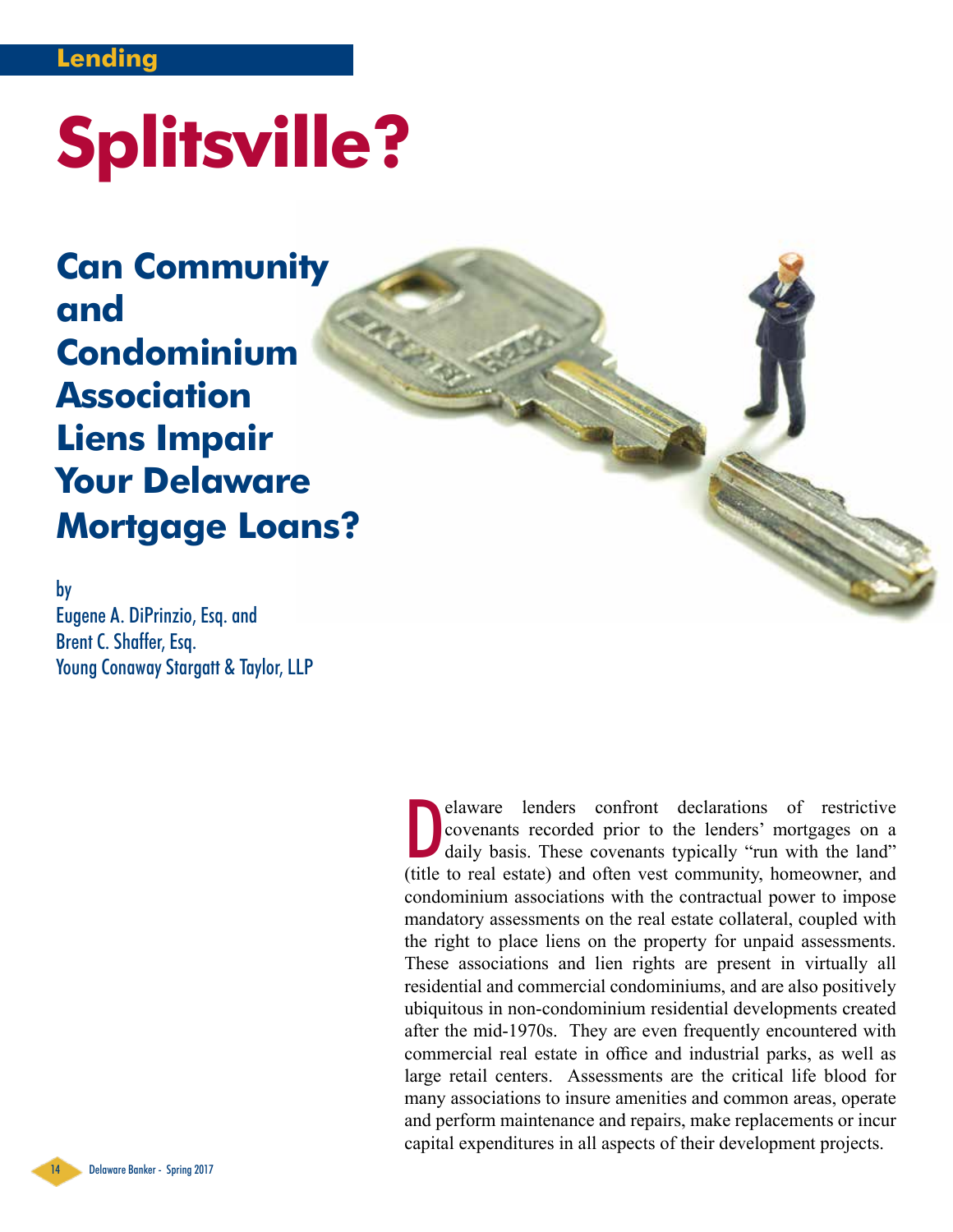At Delaware common law, these contractual liens for assessments, attributable to periods after recordation of the mortgage, did not generally have priority over the mortgage lien, since they were construed as liens arising after recordation of the mortgage. This general rule of thumb has changed in Delaware, however, primarily due to the 2009 adoption of the Delaware Uniform Common Interest Ownership Act ("DUCIOA"),1 based on the Uniform Common Interest Ownership Act ("UCIOA") promulgated by the National Conference of Commissioners on Uniform State Laws.

DUCIOA establishes a "split lien" priority status. If DUCIOA applies to the mortgaged real estate (as discussed below, this will generally be the case with residential developments and community associations created after September 2009), then the association ("HOA") has a lien prior to all encumbrances that arise after the recordation of the HOA's declaration except for tax liens and the liens of first and second mortgages; however, the first and second mortgage priority does not apply to HOA assessments for the six month period arising prior to the mortgage foreclosure filing.<sup>2</sup> To obtain this "super priority" status over mortgages (for the six months of assessments), the HOA need only have recorded in the county in which the real estate is located, a document that contains the name of the association, the address, a contact telephone number, a contact e-mail address and a web-site address; and shall have recorded at any time, but not less than thirty days prior to the sheriff's sale in the foreclosure of the bank's mortgage, a statement of lien which shall include a description of such unit, the name of the record owner, the amount due and the date due, the amount paid for recording the statement of lien and the amount required to be paid for filing a termination thereof upon payment, and the signature and notarized statement of an officer of the association that the amount described in the statement of lien is correct and due and owing.<sup>3</sup>

Moreover, the bank may have a bigger problem than just having foreclosure sale proceeds applied to six months of HOA assessments first, before application to the mortgage debt. There is currently much controversy in states that have adopted a version of the UCIOA over whether this six month priority just means that such amount is paid first to the HOA at a first mortgage foreclosure action, or whether this provision (by its mere presence) establishes a "true priority lien" instead, enabling the HOA to extinguish the mortgage lien entirely upon HOA lien foreclosure (unless the mortgage holder steps up and pays off the HOA lien).

Three published court decisions (from Nevada, the District of Columbia, and Wisconsin) hold that split-priority statutes establish such "true priority" over the HOA liens. In other words, this concept means that even though the HOA liens prime the mortgage only as to a limited amount and the mortgage lien is superior to the remaining balance of assessments owed, if the HOA forecloses on its lien, that foreclosure sale extinguishes the entire prior mortgage as a subordinated lien.<sup>4</sup> These cases created considerable turmoil in the lending industry and a "chilling effect" on residential condominium financing. The most prominent trade associations came together to issue a policy statement condemning these decisions.<sup>5</sup> The reaction of the Federal Housing Finance Authority ("FHFA"), Fannie Mae, and Freddie Mac to these decisions was forceful. With respect to mortgages held by Fannie Mae or Freddie Mac, they have taken the position that pursuant to the Housing and Economic Recovery Act of 2008, HOAs cannot foreclose on their superior assessment liens without the prior consent of FHFA, as long as FHFA is acting as conservator.<sup>6</sup> FHFA then issued a policy statement that it will not grant such consent.7 At one point, more than 1,000 cases in Nevada were being litigated to determine whether first mortgages were given proper notice in HOA lien foreclosure actions.<sup>8</sup> FHFA, Fannie Mae and Freddie Mac even attempted to file a class action lawsuit with respect to these thousands of Nevada foreclosure actions;<sup>9</sup> ultimately the court did not certify the class action but did rule that a homeowners' association foreclosure of its super priority lien cannot extinguish a Fannie Mae or Freddie Mac mortgage. Note that this ruling only applies to Fannie Mae and Freddie Mac loans given the limited scope of the decision.<sup>10</sup>

How does a bank determine if it has a "DUCIOA problem" with its Delaware mortgage loan? The first step is to determine if these lien provisions in DUCIOA apply to the real estate. Residential condominiums established prior to September 30, 2009 and commercial condominiums, regardless of when formed, are subject to the Delaware Unit Property Act ("UPA")<sup>11</sup> instead of DUCIOA, unless the unusual step is taken in the declaration of voluntarily "choosing" to be governed by DUCIOA.12 Also, even if formed on or after September 30, 2009, residential condominiums and noncondominium HOAs with small numbers of units (less than 20) or, in the case of non-condominiums, that have small annual assessments, are exempt from the DUCIOA lien provisions.13 Residential condominium and non-condominium projects that do not pre-date DUCIOA and do not qualify for the foregoing exemptions are subject to DUCIOA's treatment of HOA liens.

The UPA does not itself create a statutory lien right; it instead simply permits HOA liens to be pursued in actions filed against the real estate, resulting in a judgment lien if successful.<sup>14</sup> HOA liens reduced to judgment will be inferior to prior-recorded mortgages under Delaware's general firstin-time, first-in-right recording rule.15 There is no "super priority" provided in the UPA.

Even if DUCIOA rears its ugly head, there is still hope for the bank. DUCIOA's lien provisions are prefaced with "except as otherwise provided in the declaration."16 A well-drafted (from the bank's perspective) declaration of covenants will so "otherwise provide," by using specimen language such as in the following example<sup>17</sup>: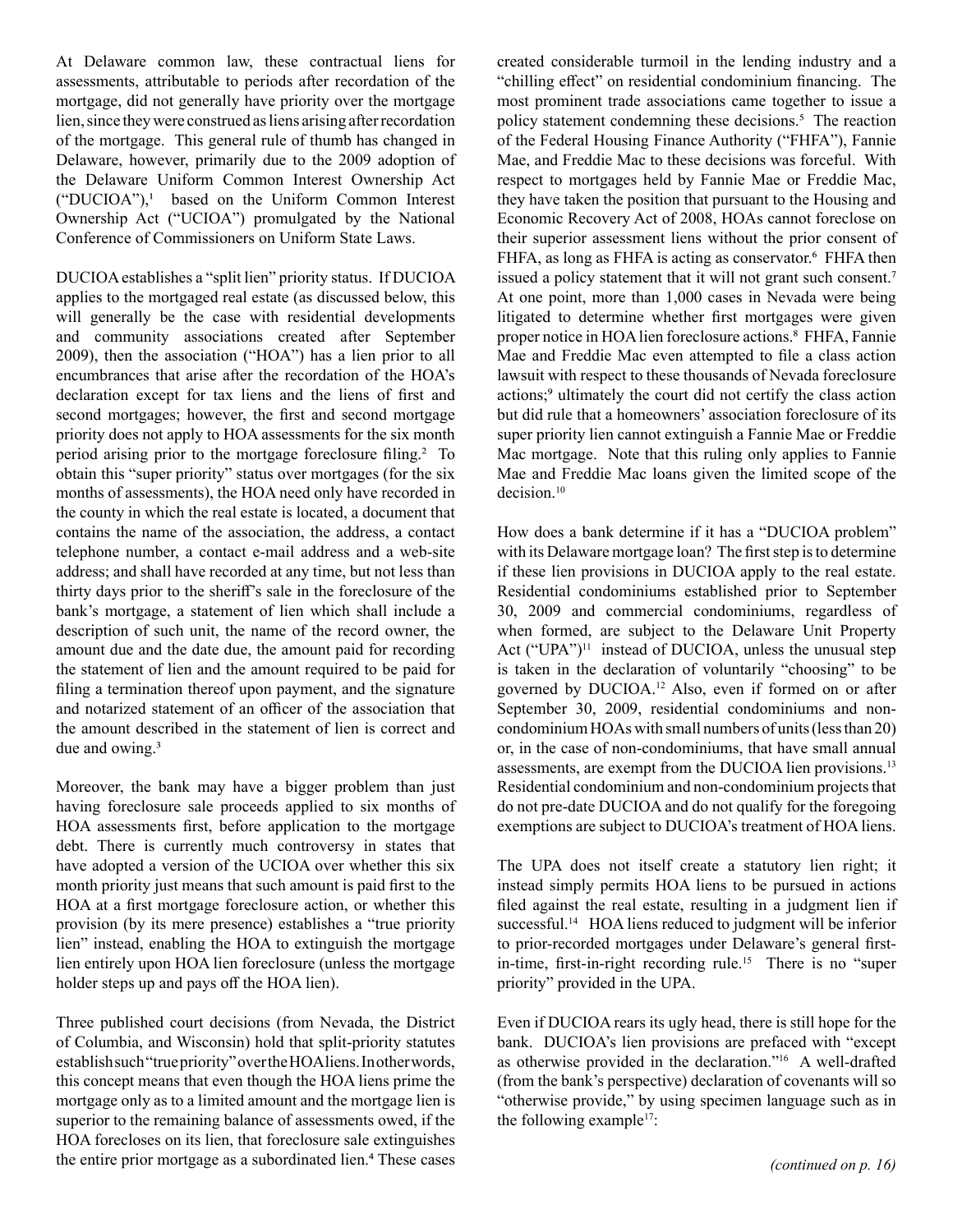### **Lending** *(continued from p. 15)*

Subordination of the Lien to Mortgages. The lien of the assessments provided for herein shall be subordinate to the lien of any Mortgage. Sale or transfer of any Lot shall not affect the assessment lien. However, the sale or transfer of any Lot pursuant to a mortgage foreclosure or any proceeding in lieu thereof, shall extinguish the lien of such assessments as to payments which became due prior to such sale or transfer. No sale or transfer shall relieve such Lot from liability for any assessments thereafter becoming due or from the lien thereof. No amendment to this Section shall affect the rights of the holder of any Mortgage on any Lot (or the indebtedness secured thereby) recorded prior to recordation of such amendment unless the holder thereof (or the indebtedness secured thereby) shall join in the execution of such amendment.

Another example of overriding declaration language that is palatable to mortgage lenders might read as follows:

If a mortgagee of a first mortgage of record or other purchaser of a Unit obtains title to the Unit as a result of foreclosure of a first mortgage, or through the other remedies provided for in the first mortgage, such purchaser, its successors and assigns, shall not be liable for, and such Unit shall not be subject to, a lien for the payment of Common Expenses assessed prior to the acquisition of title to such Unit by such purchaser pursuant to the foreclosure sale, or through the other remedies provided for in the first mortgage; provided, however that the purchase of any such Unit as a result of any such foreclosure of a first mortgage, or through the other remedies provided for in the first mortgage, shall be without prejudice to the Association's right to recover from the selling or prior Unit Owner any past due or delinquent assessments. Any lien for Common Expense assessments or other charges that the Association has on any Unit shall be subordinate to the lien of the mortgage on the Unit, if the mortgage was recorded before the delinquent assessment was due. Any lien for Common Expense assessments shall not be affected by the sale or transfer of a Unit, unless a foreclosure of a mortgage is involved, in which case the foreclosure will extinguish the lien for any assessments that were payable before the foreclosure sale, but will not relieve any subsequent Unit Owner from paying further assessments.

What is the take-away here? Regardless of whether DUCIOA applies, Delaware bankers should always review (or better yet, have a bank closing attorney review) the lien and mortgage lender protection provisions provided in the copy of the recorded declaration of covenants that will be included with the title work for the mortgaged real estate. If these

provisions don't contain the language the lender wants, then the bank will need to further investigate whether DUCIOA applies and, if so, determine whether it can live with the prior lien risk or require an escrow from the borrower for HOA assessments.





Eugene A. DiPrinzio's practice emphasizes the handling of complex commercial real estate transactions and the representation of financial institutions and other lenders involving commercial mortgage loans, asset-based lending, loan modifications, workouts and restructurings. In addition, he has represented numerous property developers and borrowers in

connection with their overall real estate transactions on a primary basis. Gene also has been engaged in many substantial leasing transactions on behalf of landlords and tenants and has successfully represented building owners in prosecuting their property tax assessment appeals. As counsel to title insurers, he has assisted with the closing of numerous portfolio and multi-state transactions.



Brent C. Shaffer has a broad range of experience within the commercial transactional real estate area, having represented institutional and local lenders, buyers, sellers, developers, landlords and tenants as a continuously active member of the Delaware and Maryland Bars. His practice has a particular concentration in representing lenders and borrowers in real estate

construction and permanent loans, nonprofits and lenders in affordable housing transactions, and landlords and tenants in commercial leases.

Notes:

2- Id. § 81-316(b) ("except as otherwise provided in the declaration, a lien under this section is prior to [a first or second mortgage lien]… for an amount not to exceed the aggregate customary common expense assessment against such unit for 6 months as determined by the periodic budget adopted by the association pursuant to  $\S$  81-315(a)"). 3- Id.



<sup>1- 25</sup> Del. C. § 81-101 et seq.